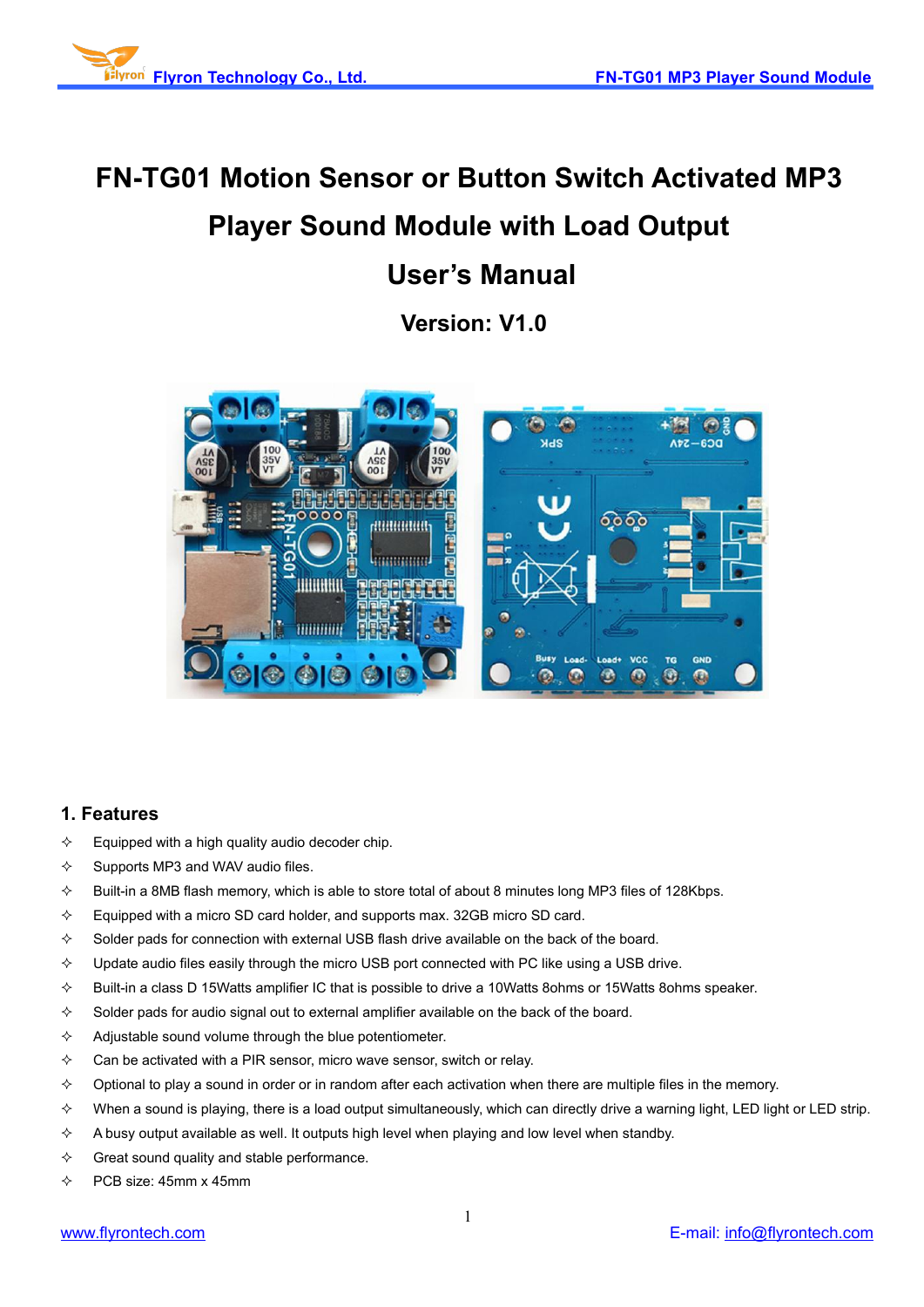

#### **2. Technical parameters**

- Working Voltage: 9-24V DC
- Working Current: ≤2000mA
- Consumption Current at Playback: ≤500mA (12V DC)
- Standby Current : ≤15mA
- $\div$  Flash memory size: 8Mbytes
- $\Diamond$  Audio format: MP3 or WAV

## **3. Audio Files Loading**

There is a micro USB socket on the module. Users can connect it to computer through an Android phone purposed USB cable to load audio files. Computer will recognize the built-in flash memory or the micro SD card as a USB flash drive. When the module has an inserted micro SD card, computer will directly read the micro SD card. Otherwise, computer will read the built-in flash memory on the module.

Single audio file or multiple audio files need to be directly stored in the root directory of the internal memory. To multiple files, the quantity is not limited so long as the total size of these files is not larger than the internal memory (8Mbytes). And the arrangements of multiple audio files are managed by a physical indexing sequence. In other words, the file that is to be loaded first in the memory will be played first. The last file to be loaded in the memory will be played in the end. In order to guarantee a correct order, please refer to the following steps.

- 1). Build a new folder on the computer and put the audio files in this new folder.
- 2). Rename the audio files 001.mp3, 002.mp3, 003.mp3....., and make sure they are ranked from 001.mp3 to xxx.mp3 (the last one) in order.
- 3). Connect the equipment with computer through the USB cable, and you will see a simulated USB flash drive on computer.
- 4). Delete the sample audio files pre-loaded at factory for testing purpose.
- 5). Select all of the audio files in the folder.
- 6). Right click on the first file (001.mp3) and choose "Send to USB flash dive / removable disk".
- 7). This should send the multiple audio files to the memory in a correct sequence. Refer to the image below.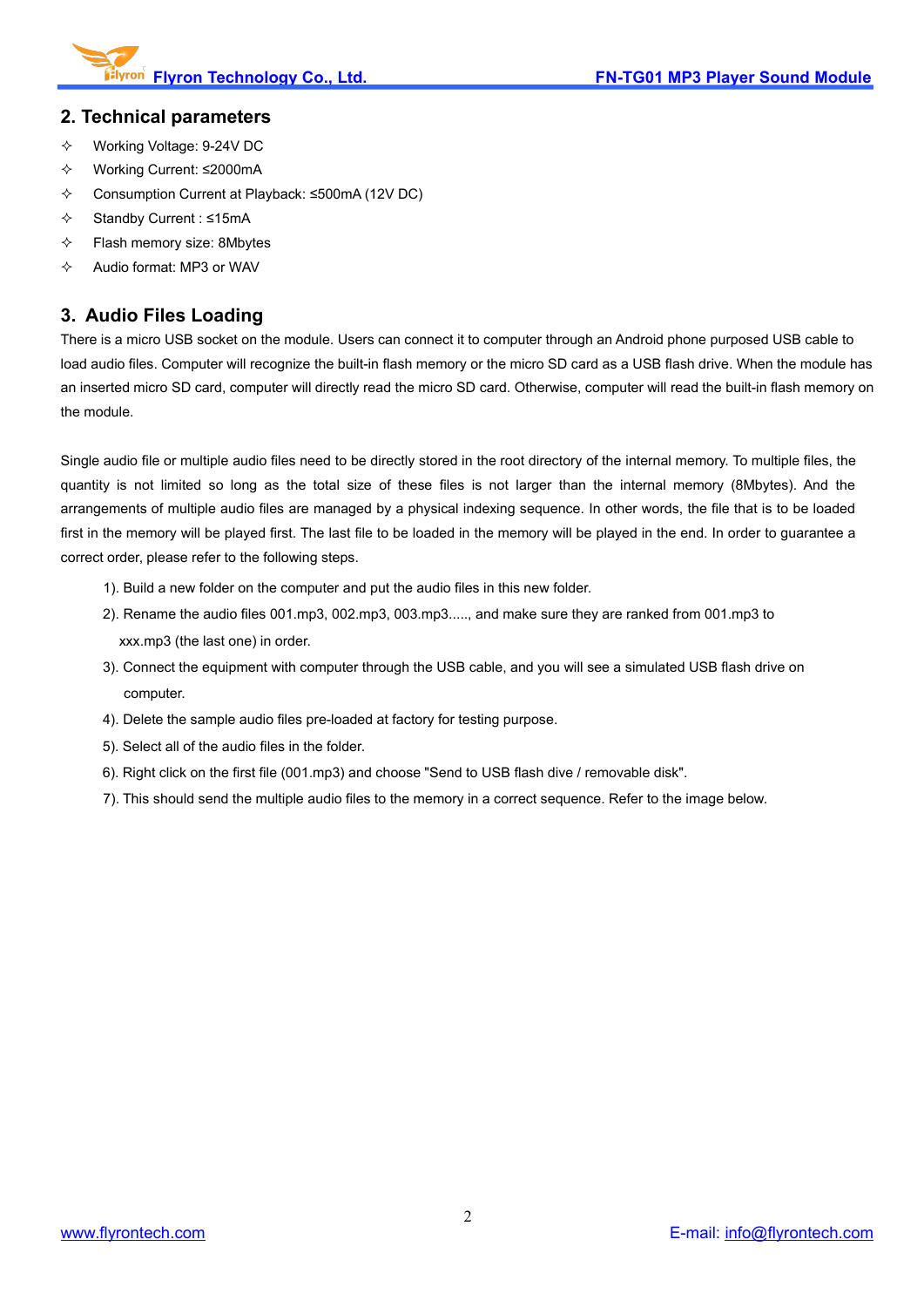



8). Safely remove the player(simulated USB flash drive) from computer.

If there are multiple files in the internal memory like above, after each activation, the player will play an audio file at a time in sequence (from the first file to the last one in loop). This is a default mode. If you want the player to play an audio file in random each time among all the files, you need to create a simple configuration file and put it together with the audio files in the root directory of the memory. Please refer to the two steps below on how to create such a configuration file.

1). Build a new text file on computer and enter the number "1" that represents the random play mode. Refer to the image below.

| 新建文本文档.txt - 记事本 |  |                               |  |  |    |
|------------------|--|-------------------------------|--|--|----|
|                  |  | 文件(F) 编辑(E) 格式(O) 查看(V) 帮助(H) |  |  |    |
| 1                |  |                               |  |  |    |
|                  |  |                               |  |  |    |
|                  |  |                               |  |  |    |
|                  |  |                               |  |  |    |
|                  |  |                               |  |  |    |
|                  |  |                               |  |  |    |
|                  |  |                               |  |  |    |
|                  |  |                               |  |  |    |
| $\,<$            |  |                               |  |  | ai |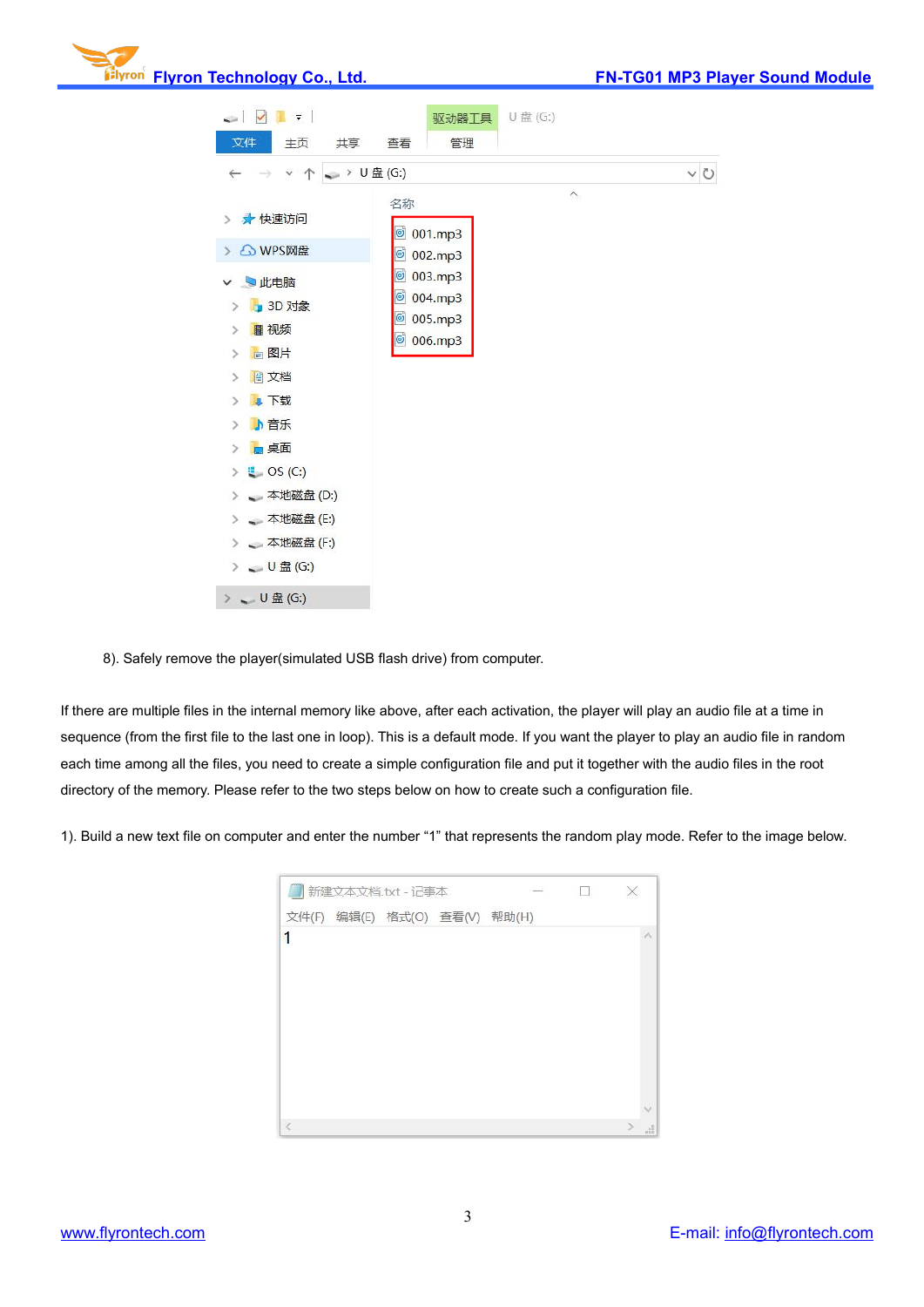2). Save it and change the file name "xxx.txt" to "read.cfg". Please make sure your computer shows filename extensions. The extension ".txt" must be changed to ".cfg", otherwise the file is not workable. Refer to the image below.



After copying the audio files, put this configuration file into the root directory together with audio files and then refresh. Refer to the image below.



## **4. Examples of Wiring Connections**

**4-1. Connection with a PIR Sensor / Micro Wave Sensor**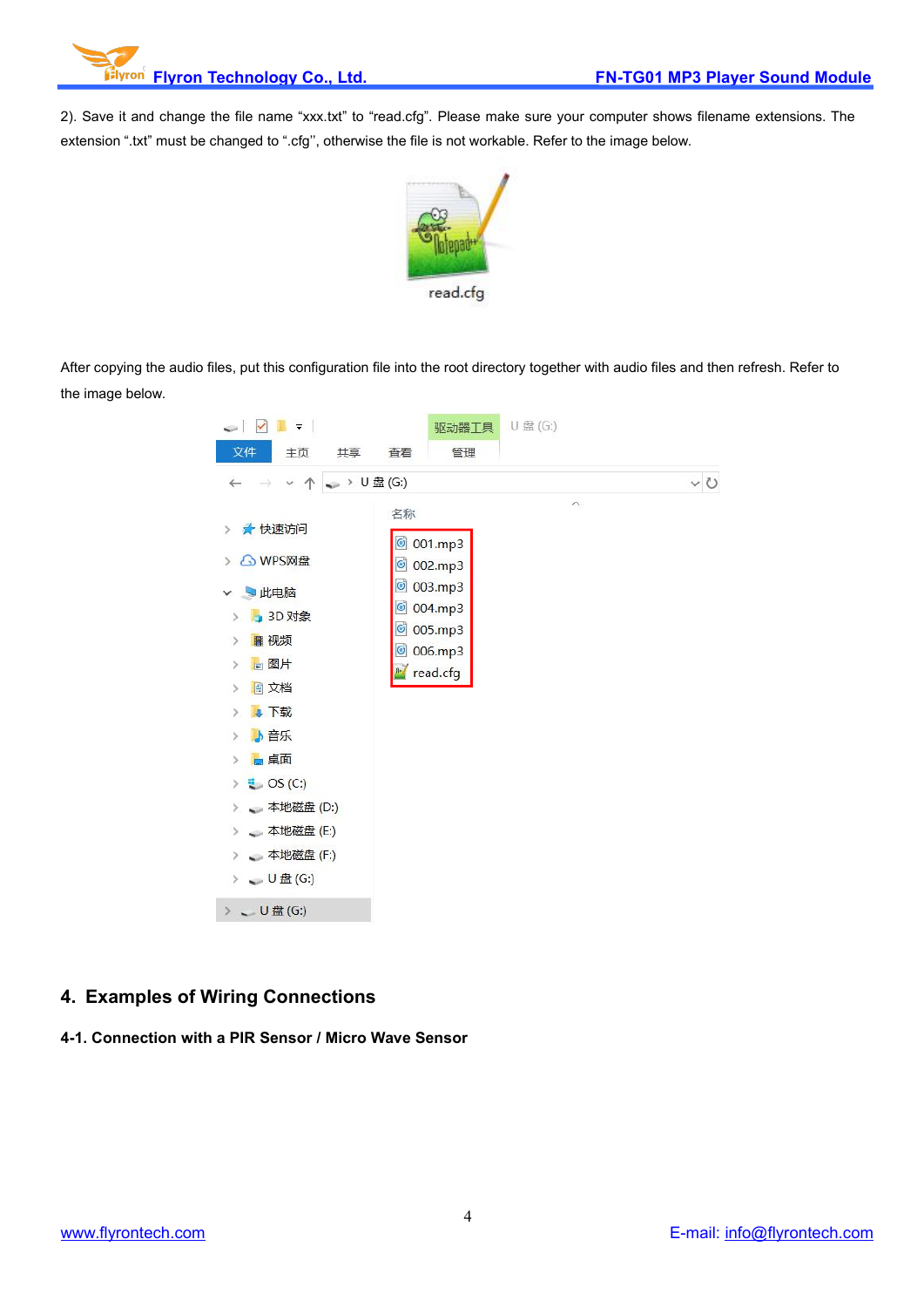



#### **Notes:**

1). The MP3 module directly supplies power to the PIR sensor. Please check the allowed power supply range for the PIR **sensor before connection with the MP3 module.**

2). When the PIR sensor works, please make sure it outputs a signal at 3.3V or lower to the MP3 module.

3). The load output ports have the same voltage as the power supply you use, so if you need to connect with a 12V light, the power supply you need to use must be 12V. If you don't need to connect with a light, just ignore this.

4). The Busy port outputs a signal in high level when the module is playing a sound, and it output a signal in low level **when the module is standby.**